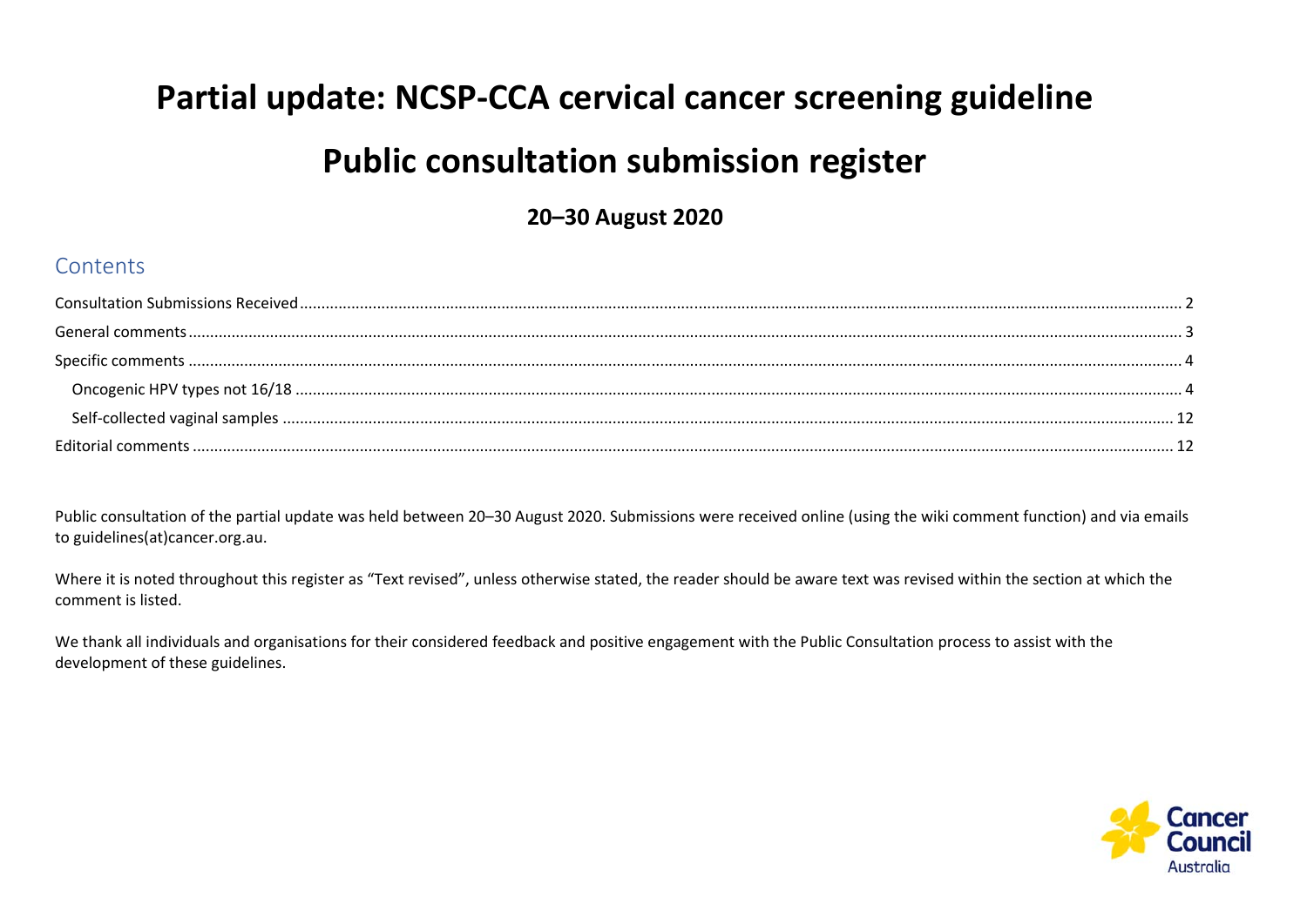#### **Consultation Submissions Received**

List of parties that made a submission are noted below. There were 11 parties responding in total and 28 comments received. Comments have been de-identified.

| <b>Submissions register</b>                                                                                                                     |                 |  |
|-------------------------------------------------------------------------------------------------------------------------------------------------|-----------------|--|
| Individual/organisation                                                                                                                         | Confidentiality |  |
| Dr Tracey Lu, Capital Pathology, ACT                                                                                                            | <b>None</b>     |  |
| Anonymous                                                                                                                                       | Yes             |  |
| Dr Ganendra Raj Kader Ali on behalf of WA Cancer and Palliative Care Network (WACPCN)                                                           | <b>None</b>     |  |
| Anonymous                                                                                                                                       | Yes             |  |
| Anonymous                                                                                                                                       | Yes             |  |
| <b>Sullivan Nicolaides Cytology</b>                                                                                                             | <b>None</b>     |  |
| Dr Ayman Shenouda (Acting President) on behalf of Royal Australian College of General Practitioners                                             | <b>None</b>     |  |
| Dr Vanessa Obers, Pathologist   Anatomical Pathology Department, Director, Cytopathology. Histopathologist/Cytopathologist, Melbourne Pathology | <b>None</b>     |  |
| Dr Debra Graves, Chief Executive Officer, Royal College of Pathologists of Australasia                                                          | <b>None</b>     |  |
| Rossemarie Ramirez-Avalos, A/Medical Scientist in Charge, Cytopathology, QEII Medical Centre                                                    | <b>None</b>     |  |
| Dr. Jeffrey Tan, Royal Women's Hospital                                                                                                         | <b>None</b>     |  |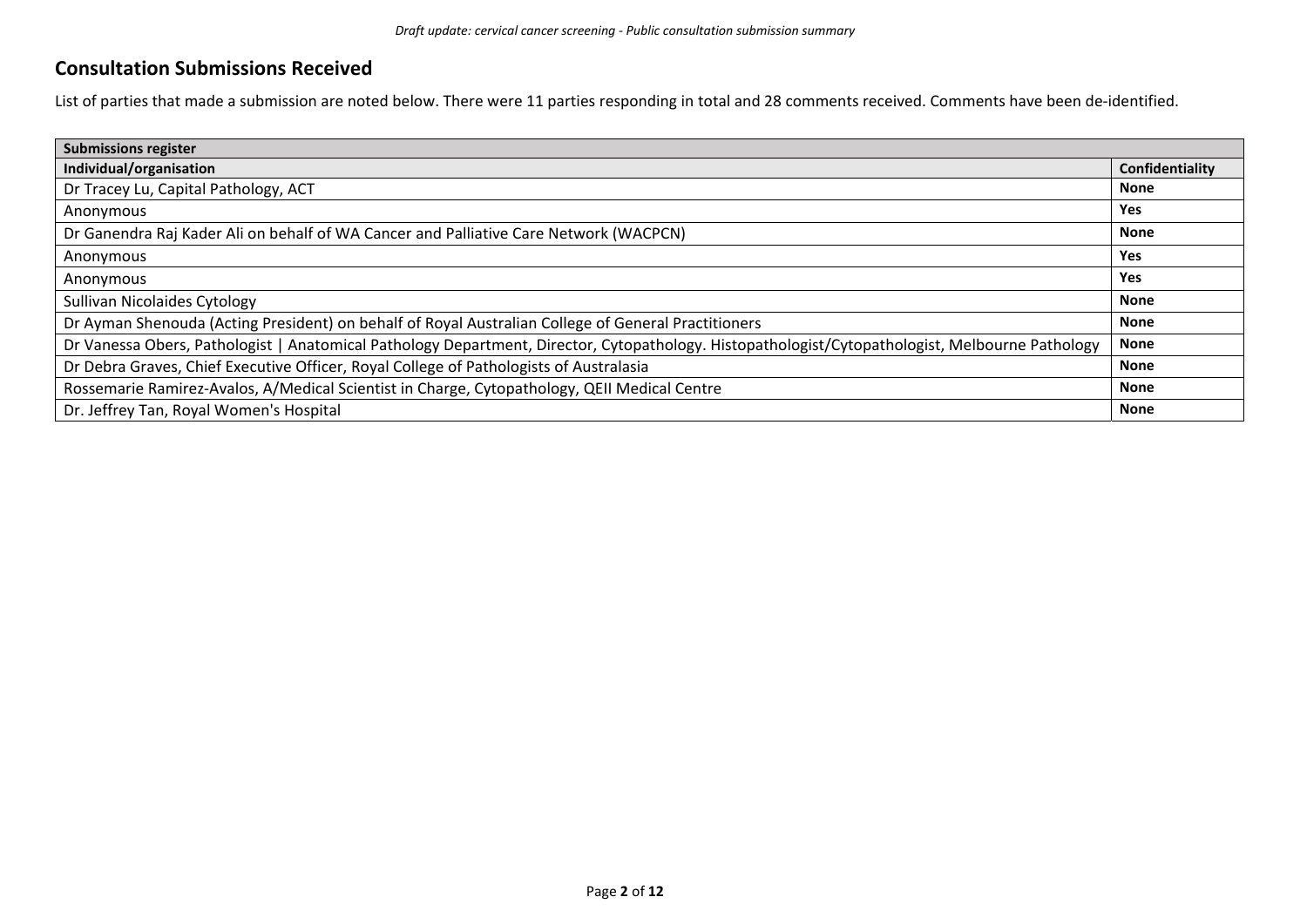## **Public Consultation Submissions**

#### **General comments**

| $\pmb{\sharp}$ | <b>Submission</b>                                                                                                                                                                                                                                                                                                                                                                                                                                                                                                                                                                                                                                                                                                                                                                                                                                                                                                                                                                                                                                                                                                                                                                                                                                                                                                                 | <b>Working Party consideration</b>                                                                         | <b>Outcome</b>                                                                                                                                                  |
|----------------|-----------------------------------------------------------------------------------------------------------------------------------------------------------------------------------------------------------------------------------------------------------------------------------------------------------------------------------------------------------------------------------------------------------------------------------------------------------------------------------------------------------------------------------------------------------------------------------------------------------------------------------------------------------------------------------------------------------------------------------------------------------------------------------------------------------------------------------------------------------------------------------------------------------------------------------------------------------------------------------------------------------------------------------------------------------------------------------------------------------------------------------------------------------------------------------------------------------------------------------------------------------------------------------------------------------------------------------|------------------------------------------------------------------------------------------------------------|-----------------------------------------------------------------------------------------------------------------------------------------------------------------|
| <b>B1</b>      | As a representative of the WA Cancer and Palliative Care Network (WACPCN) I would like to say we fully<br>support the changes being made in the National Cervical Screening Guidelines.<br>It is clear that the working committee is making these changes based on the data extracted from the recent<br>Australian experience.                                                                                                                                                                                                                                                                                                                                                                                                                                                                                                                                                                                                                                                                                                                                                                                                                                                                                                                                                                                                   | Noted with thanks                                                                                          | None                                                                                                                                                            |
| C1             | General comments regarding proposed intermediate pathway changes<br>As a general comment, whilst in principle this appears to be a beneficial change, it is believed that these<br>amendments will lead to an increase in complexity, workload and risk, with greater opportunity for deviation<br>from the recommended pathway.                                                                                                                                                                                                                                                                                                                                                                                                                                                                                                                                                                                                                                                                                                                                                                                                                                                                                                                                                                                                  | Noted with thanks                                                                                          | Implementation issues<br>highlighted here will be<br>addressed in "Health system<br>implications of these<br>recommendations"                                   |
| G <sub>1</sub> | While the laboratory is in favour of the updated guidelines which will safely alleviate the pressure on the<br>colposcopy services, a significant concern regarding this update lies with the NCSR and their ability to<br>adequately effect and negotiate these amended recommendations within their algorithms. Currently there<br>are still deficiencies in the NCSR with backlogs of several months for colposcopy data which affects the<br>laboratory's ability to give the appropriate recommendations. They have also demonstrated poor agility and<br>adaptability with a user portal that is almost 2 years overdue which results in considerable frustration for<br>clinicians who are not able to access screening histories and therefore order inappropriate tests. This further<br>leads to women incurring out of pocket costs and downstream accounting problems for the laboratories for<br>tests performed outside of the guidelines and is a significant impost on the laboratory with a large amount of<br>time consumed by staff chasing up the current guideline exceptions and variations.<br>Unless these concerns are adequately addressed, the ability of the laboratory to deliver an effective service<br>will be impacted and the current shortcomings of the NCSP and NCSR and will be compounded. | Noted with thanks. Comments<br>concerning the operation of the<br>NCSR will be passed along to the<br>DoH. | Implementation issues<br>highlighted here will be<br>addressed in "Health system<br>implications of these<br>recommendations"                                   |
| G <sub>3</sub> | Another concern is regarding the education of doctors, women and laboratories. This needs to be real time<br>education and not merely via a website. The renewed cervical screening program is almost 2 years old and<br>there are a number of clinicians who remain confused as to which test to order and when to order a<br>rebateable test. The onus of education does not principally lie with the laboratory. Any patient and doctor<br>education issued by the laboratory should be complementary to that issued by the Department of Health.                                                                                                                                                                                                                                                                                                                                                                                                                                                                                                                                                                                                                                                                                                                                                                              | This is a dissemination and<br>implementation activity.                                                    | Implementation issues<br>highlighted here will be<br>addressed in "Health system<br>implications of these<br>recommendations" and<br>comments passed to the DoH |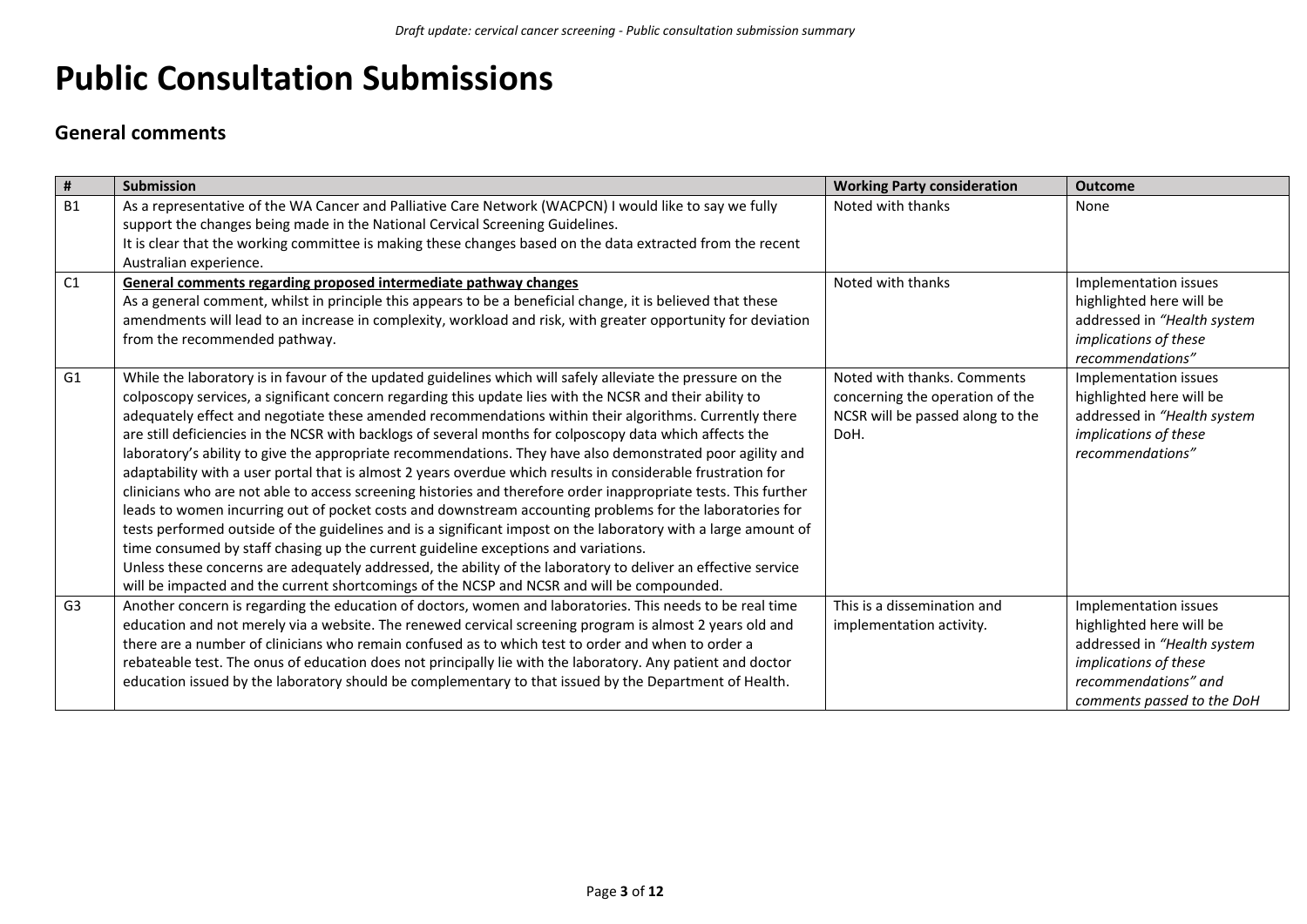### **Specific comments**

#### **Oncogenic HPV types not 16/18**

#### **Authors: Marion Saville, Karen Canfell, Megan Smith**

| #              | Sub section                                                                                      | <b>Comment</b>                                                                                                                                                                                                                                                                                                                                                                                                                                                                                                                                                                                                                                                                                                                                                                                                           | <b>Working Party consideration</b>                                                                                                                                                                                                                                                                                                                                                                                                                                                                                                                                                                      | <b>Outcome</b>                                                                                                                |
|----------------|--------------------------------------------------------------------------------------------------|--------------------------------------------------------------------------------------------------------------------------------------------------------------------------------------------------------------------------------------------------------------------------------------------------------------------------------------------------------------------------------------------------------------------------------------------------------------------------------------------------------------------------------------------------------------------------------------------------------------------------------------------------------------------------------------------------------------------------------------------------------------------------------------------------------------------------|---------------------------------------------------------------------------------------------------------------------------------------------------------------------------------------------------------------------------------------------------------------------------------------------------------------------------------------------------------------------------------------------------------------------------------------------------------------------------------------------------------------------------------------------------------------------------------------------------------|-------------------------------------------------------------------------------------------------------------------------------|
|                | within page                                                                                      |                                                                                                                                                                                                                                                                                                                                                                                                                                                                                                                                                                                                                                                                                                                                                                                                                          |                                                                                                                                                                                                                                                                                                                                                                                                                                                                                                                                                                                                         |                                                                                                                               |
| A <sub>5</sub> | Review of NCSP<br>data                                                                           | Comment on decision regarding age (<50 vs >50)<br>It is surprising and a little disturbing to see evidence presented and then immediately<br>discounted. Data from our own new program (in Table 6.3) shows that women over<br>50 years of age have lower rates of HSIL and cancer after two 'intermediate' risk CST<br>results, than do women under 50. Further, there is also published evidence from our<br>program to support this.<br>Please see: Farnsworth et al 'Detection of high-grade cervical disease among women<br>referred directly to colposcopy following a positive HPV screening test varies with age<br>and cytology findings', International Journal of Cancer 2020.<br>https://doi.org/10.1002/ijc.33128<br>If the program is to be based on evidence, this age differential should not be part of | Review of data from the Farnsworth paper against<br>NCSR data has been undertaken.<br>This decision to continue to refer women aged 50+<br>related to concern that given the difficulty in<br>visualising the entire TZ in this age group, the cross<br>sectional assessment carried out, using NCSR data,<br>may be underestimating the true rate of disease.                                                                                                                                                                                                                                          | Review of data from<br>Farnsworth paper<br>against NCSR data<br>undertaken.                                                   |
|                |                                                                                                  | the guidelines.                                                                                                                                                                                                                                                                                                                                                                                                                                                                                                                                                                                                                                                                                                                                                                                                          |                                                                                                                                                                                                                                                                                                                                                                                                                                                                                                                                                                                                         |                                                                                                                               |
| C <sub>2</sub> | Evidence update<br>(non-systematic<br>review)<br>New flowchart                                   | The inclusion of women who identify as being of Aboriginal or Torres Strait Islander<br>descent as a group of women that may be at higher risk of harbouring a high-grade<br>abnormality does not appear to be supported by evidence. Consideration should be<br>given as to whether the inclusion of this group is targeted and discriminatory. In the<br>absence of evidence, it's suggested that this group be removed from the 'higher risk'<br>classification.                                                                                                                                                                                                                                                                                                                                                      | There is evidence that women who identify as<br>being of Aboriginal or Torres Strait Islander<br>descent bear a disproportionate burden of cervical<br>cancer incidence and mortality (AIHW), are at<br>higher risk of having a high-grade abnormality<br>detected (Whop et al, Cancer 2016) and are less<br>likely to received colposcopy in the recommended<br>timeframe following a recommendation in the pre-<br>renewal program (Whop et al).<br>This has been cited to strengthen the basis for<br>inclusion as a group at higher risk of high-grade<br>abnormality within 'Review of NCSP data'. | Text revised and<br>additional evidence cited<br>to support inclusion as a<br>group at higher risk of<br>high-grade.          |
| D <sub>2</sub> | Evidence update<br>(non-systematic<br>review)<br>New flowchart /<br>Recommendation<br>s / Tables | Persisting HPV (not 16/18)/Intermediate pathway - overall comments<br>Regarding new REC 6.B:<br>This list of exceptions adds yet another layer of difficulty and complexity for<br>$\bullet$<br>reporting laboratories. Should this be made official, the NSCP guidelines<br>must stipulate who is responsible (i.e. referrers or reporting labs) for<br>ensuring this pathway is followed accurately, particularly as clinical<br>information may be incomplete. Is the NCSR capable of knowing when a<br>patient is currently immunocompromised, for example, if this hasn't been<br>provided to the laboratory by the referrer?                                                                                                                                                                                       | Beyond the scope of the guideline, comment is<br>related to issues with NCSR.                                                                                                                                                                                                                                                                                                                                                                                                                                                                                                                           | Implementation issues<br>highlighted here will be<br>addressed in "Health<br>system implications of<br>these recommendations" |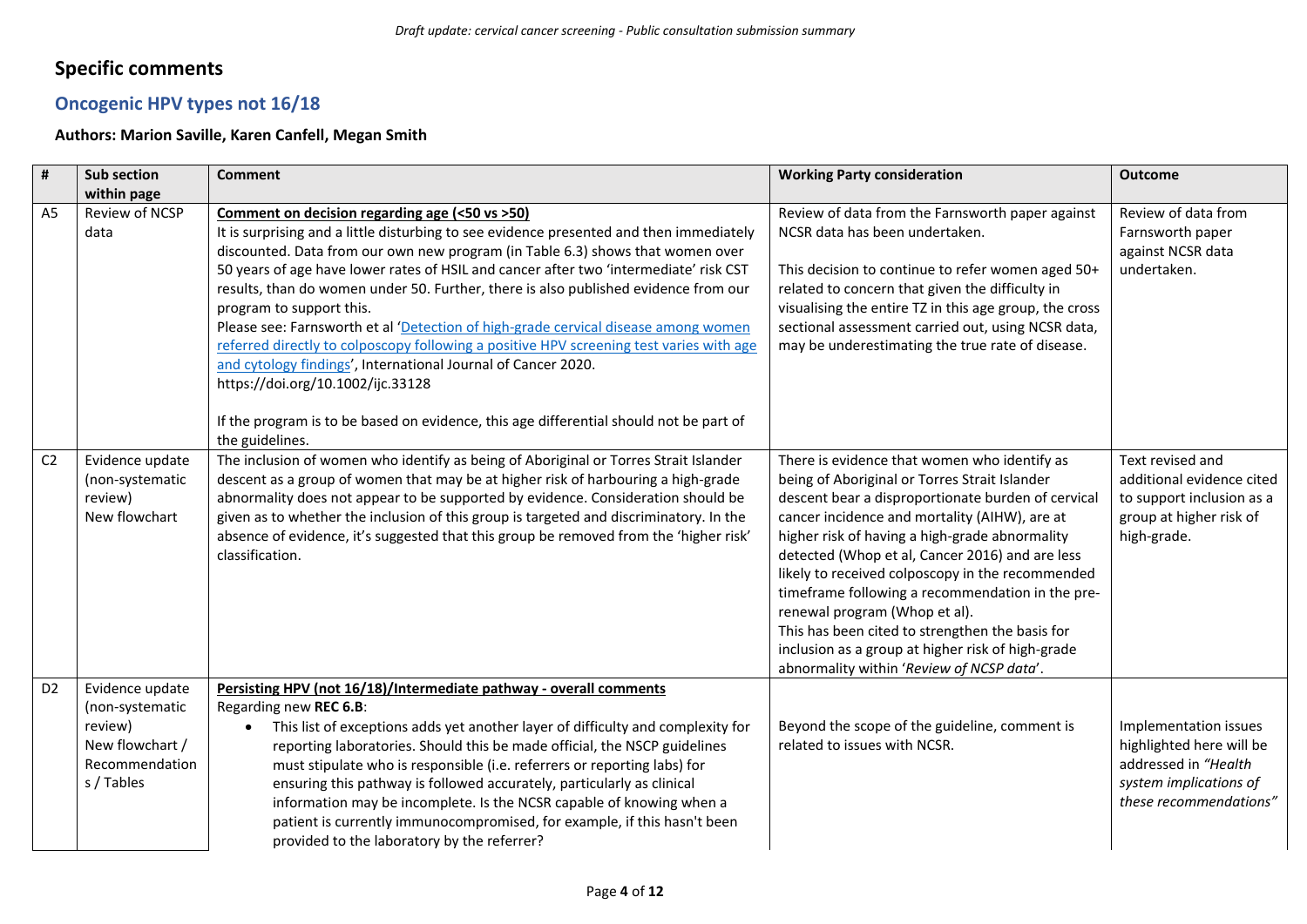| #              | <b>Sub section</b><br>within page                              | <b>Comment</b>                                                                                                                                                                                                                                                                                                                                                                                                                                                                                                                                                                                                                                                                                                                                                         | <b>Working Party consideration</b>                                                                                                                                                                                                                                                                                                                                                                                                                                                                                                                    | <b>Outcome</b>                                                                                                                                          |
|----------------|----------------------------------------------------------------|------------------------------------------------------------------------------------------------------------------------------------------------------------------------------------------------------------------------------------------------------------------------------------------------------------------------------------------------------------------------------------------------------------------------------------------------------------------------------------------------------------------------------------------------------------------------------------------------------------------------------------------------------------------------------------------------------------------------------------------------------------------------|-------------------------------------------------------------------------------------------------------------------------------------------------------------------------------------------------------------------------------------------------------------------------------------------------------------------------------------------------------------------------------------------------------------------------------------------------------------------------------------------------------------------------------------------------------|---------------------------------------------------------------------------------------------------------------------------------------------------------|
|                |                                                                | The data provided in table 6.3 indicates that women over 50 under these<br>$\bullet$<br>circumstances are actually at lower risk that patients under 50, so the<br>reasoning for this is unclear. We also note that patients over 70 that may<br>form part of this population (? - unpublished data) will still be referred to<br>colposcopy when HPV (not 16/18) positive (REC6.17).                                                                                                                                                                                                                                                                                                                                                                                  | This decision related to concern that given the<br>difficulty in visualising the entire TZ in this age<br>group, the cross sectional assessment carried out,<br>using NCSR data, may be underestimating the true<br>rate of disease.<br>This has been made clearer in sections 'Evidence<br>update (non-systematic review)' and 'Review<br>of NCSP data'.                                                                                                                                                                                             | Text revised. Guidelines<br>explicitly note groups of<br>women who fall outside<br>these guidelines and link<br>to the specific chapters<br>for them.   |
|                |                                                                | DES exposed patients are still recommended to have a colposcopy every year<br>(REC 17.1) and are referred to colposcopy for any abnormality anyway (REC<br>17.2), so including them into a new and more complex pathway may not be<br>of much benefit.                                                                                                                                                                                                                                                                                                                                                                                                                                                                                                                 | Thanks for bringing this to our attention, agreed<br>The exception has been removed from updated<br>flowchart 6.1.                                                                                                                                                                                                                                                                                                                                                                                                                                    | Flowchart revised.                                                                                                                                      |
|                |                                                                | Immuno-suppressed patients are already referred to colposcopy for a<br>positive HPV (not 16/18) test (REC 16.2).                                                                                                                                                                                                                                                                                                                                                                                                                                                                                                                                                                                                                                                       | Thanks for bringing this to our attention, agreed.<br>The exception has been removed from updated<br>flowchart 6.1.                                                                                                                                                                                                                                                                                                                                                                                                                                   | Flowchart revised.                                                                                                                                      |
| D <sub>1</sub> | Evidence update<br>(non-systematic<br>review)<br>New flowchart | Persisting HPV (not 16/18)/Intermediate pathway - overall comments<br>Recommendations in general for persisting HPV (not 16/18) and/or p/LSIL -<br>clarification is required in other situations:<br>Persisting HPV (not 16/18) in test-of-cure patients: The first line of the NCSP<br>wiki section on the test-of-cure protocol states that women who have been<br>treated for HSIL 'have an elevated risk of recurrence for 10-25 years', yet the<br>guidelines for persisting HPV non 16/18 in these patients recommend only<br>offering colposcopy for 'anxious' patients with fluctuating results (REC10.10)<br>If these patients have an 'elevated risk' - should (new) REC6.C or something<br>similar also apply to these patients after three positive tests? | We agree, that there are inconsistencies between<br>the recommendations in this section (prior to and<br>after the changes) with recommendations for<br>women currently undergoing test-of-cure (Rec<br>10.10 and 10.11). We also note that management<br>of women with recent histologically-confirmed LSIL<br>who have equivalent test results (non-16/18<br>positive, LBC neg/pLSIL/LSIL) is not clear in Rec 9.1.<br>Updates to those sections of the guidelines are out<br>of scope for this update, but we will raise these<br>issues with DoH. | Issue to be raised with<br>DoH. Revision of<br>Rec10.10 and<br>clarification of Rec9.1 to<br>be considered to align<br>with changes to this<br>section. |
|                |                                                                | Patients with no oncogenic HPV detected but p/LSIL on LBC: Guidance is<br>needed for reporting CSTs on these patients, as so many LBCs are now being<br>performed for reasons other than a positive HPV result. Should<br>recommendations for these be as for persisting HPV (not 16/18)? Should<br>patients returning after HPV (not 16/18) detection with a follow-up HPV test<br>that is negative but where a co-test was performed (for symptoms, for<br>example) and that now have p/LSIL be referred to colposcopy?<br>Guidance is also needed for laboratories on the recommendations that<br>$\bullet$<br>should be given when patients do not go to colposcopy, or no colposcopy                                                                              | Beyond the scope of the guideline. Management of<br>women who present with symptoms is dealt with<br>in section 18 of the guideline. Management of<br>women with a co-test for another reason (eg test<br>of cure) is also described elsewhere and out of<br>scope for this update.<br>Women returning after HPV (not 16/18) detection,<br>initially classified as intermediate risk and with no<br>other indication for co-testing (within scope of this                                                                                             | Comments have been<br>shared with the<br>Department of Health.                                                                                          |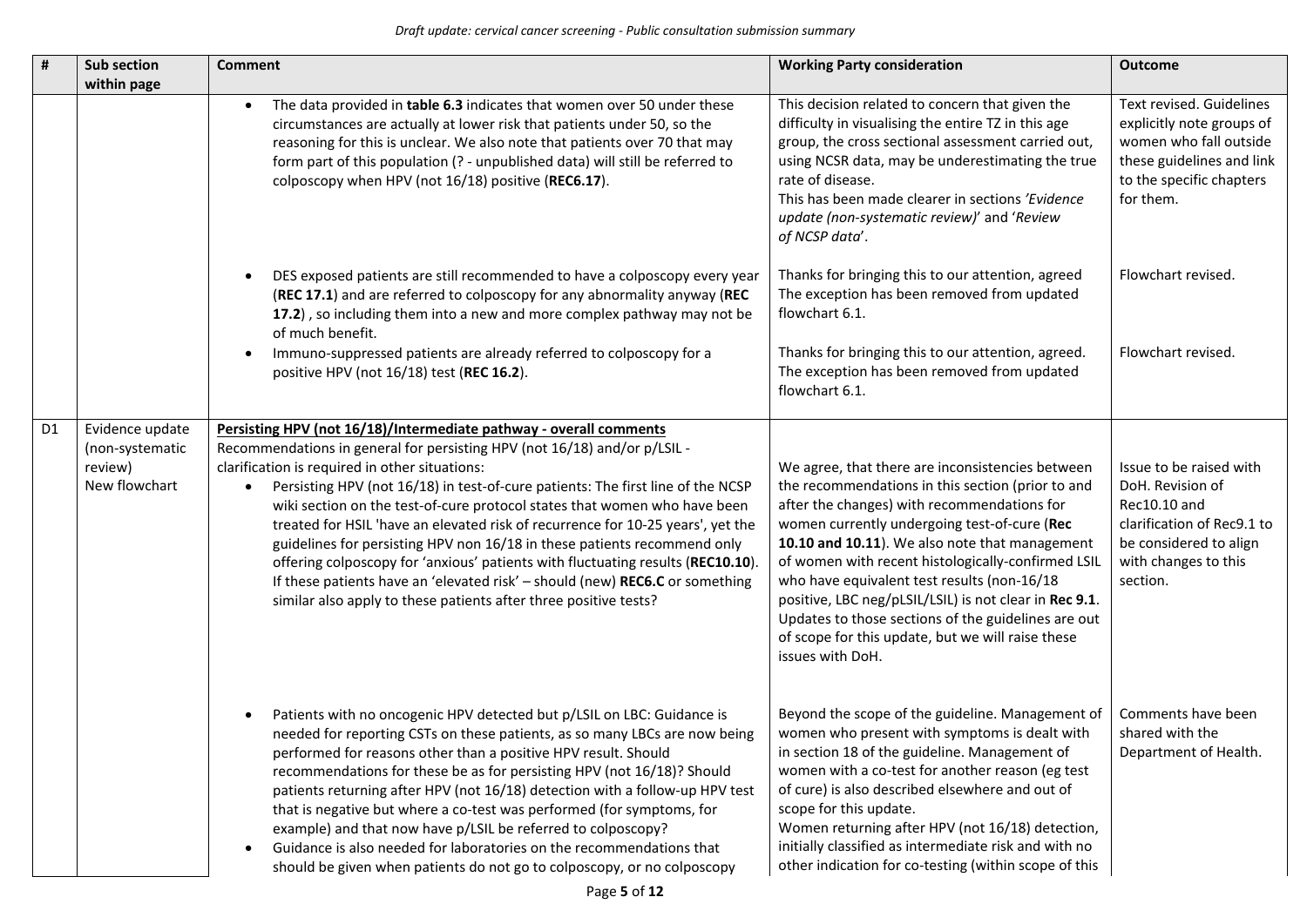| #              | Sub section<br>within page | <b>Comment</b>                                                                                                                                                                                                                                                                                                                                                                                                                                                                                                                                                                                                                                                                                                                           | <b>Working Party consideration</b>                                                                                                                                                                                                                                                                                                                                                                                                                                                                                                                                                         | <b>Outcome</b>                                                                                                                                                                                                                                                                                                                                                      |
|----------------|----------------------------|------------------------------------------------------------------------------------------------------------------------------------------------------------------------------------------------------------------------------------------------------------------------------------------------------------------------------------------------------------------------------------------------------------------------------------------------------------------------------------------------------------------------------------------------------------------------------------------------------------------------------------------------------------------------------------------------------------------------------------------|--------------------------------------------------------------------------------------------------------------------------------------------------------------------------------------------------------------------------------------------------------------------------------------------------------------------------------------------------------------------------------------------------------------------------------------------------------------------------------------------------------------------------------------------------------------------------------------------|---------------------------------------------------------------------------------------------------------------------------------------------------------------------------------------------------------------------------------------------------------------------------------------------------------------------------------------------------------------------|
|                |                            | results are available, no histology appears to be performed, and they return<br>with a negative follow up HPV test.                                                                                                                                                                                                                                                                                                                                                                                                                                                                                                                                                                                                                      | section) are recommended to be managed on the<br>basis of the negative HPV test (Rec 6.9).                                                                                                                                                                                                                                                                                                                                                                                                                                                                                                 |                                                                                                                                                                                                                                                                                                                                                                     |
| F <sub>1</sub> | New flowchart              | The algorithm that is outlined in this update is a complicated tool to follow and there<br>is, therefore, a risk that mistakes could be made and some women at higher risk may<br>be overlooked.<br>It may be more effective if the algorithm were simplified and all women with<br>persistent HPV oncogenic types (not 16/18) on their 12 month-repeat test be referred<br>for colposcopy. While this is likely to result in slightly more colposcopies, this may be<br>balanced out against the risk that some women at higher risk 'fall through the cracks'<br>because of information gaps or errors in interpreting the algorithm. If not already<br>done so, we recommend the Cancer Council give the above serious consideration. | Clinical feedback [strongly/significantly?] indicated<br>that the current pathway is overwhelming<br>colposcopy demand for very little benefit in terms<br>of CIN2+/AIS detection.<br>Following feedback from other [public<br>consultation submissions?], the removal of the<br>exception for immune-deficient women and DES<br>exposed women is appropriate and will give some<br>relief from the complexity of the pathway.<br>Further the NCSR is expected to support the<br>changed pathway, acting as a safety net, to<br>minimise the risk of women "falling through the<br>cracks" | Guidelines updated to<br>note and refer to specific<br>separate guidelines for<br>some women and clarify<br>that this section of the<br>guidelines does not<br>apply to them, reducing<br>complexity here. (see<br>response to comment<br>D <sub>2</sub> )                                                                                                          |
| G <sub>2</sub> | New flowchart              | The updated intermediate risk guidelines are too complex with too many exceptions<br>and are very likely to result in further erroneous follow up letters from the NCSR.<br>Erroneous follow up letters are already issued for patients who have achieved a pre-<br>renewal test of cure, in many instances in excess of 20 years with subsequent<br>negative and adequate screening history, an issue acknowledged by the NCSR as a<br>fault within their algorithms.                                                                                                                                                                                                                                                                   | Clinical feedback [strongly/significantly] indicated<br>that the current pathway is overwhelming<br>colposcopy demand for very little benefit in terms<br>of CIN2+/AIS detection.<br>Following feedback from other [public consultation<br>submissions?], the removal of the exception for<br>immune-deficient women and DES exposed<br>women is appropriate and will give some relief<br>from the complexity of the pathway.<br>Further the NCSR is expected to support the<br>changed pathway, acting as a safety net, to<br>minimise the risk of women "falling through the<br>cracks"  | Feedback to DoH<br>regarding erroneous<br>follow-up letters.<br>Complexity has been<br>reduced here by<br>updating guidelines to<br>note and refer to specific<br>separate guidelines for<br>some women previously<br>listed as exceptions here<br>and clarify that this<br>section of the guidelines<br>does not apply to them.<br>(see response to<br>comment D2) |
| H <sub>2</sub> | New flowchart              | Identifications of clients as being of Aboriginal or Torres Strait Islander poses a<br>difficult task for laboratories as data is not always provided by clinicians. This will only<br>create more demands into the current existing workloads with the possibility of<br>incorrect recommendations for our clients.                                                                                                                                                                                                                                                                                                                                                                                                                     | Laboratories are required to provide Aboriginal/<br>Torres Strait Islander identity information to the<br>NCSR, where this is available. This exception in the<br>changed pathway requires laboratories to act on<br>the information available to them from laboratory<br>request forms, it does not require laboratories to<br>contact practitioners for "missing" information.                                                                                                                                                                                                           | No change.                                                                                                                                                                                                                                                                                                                                                          |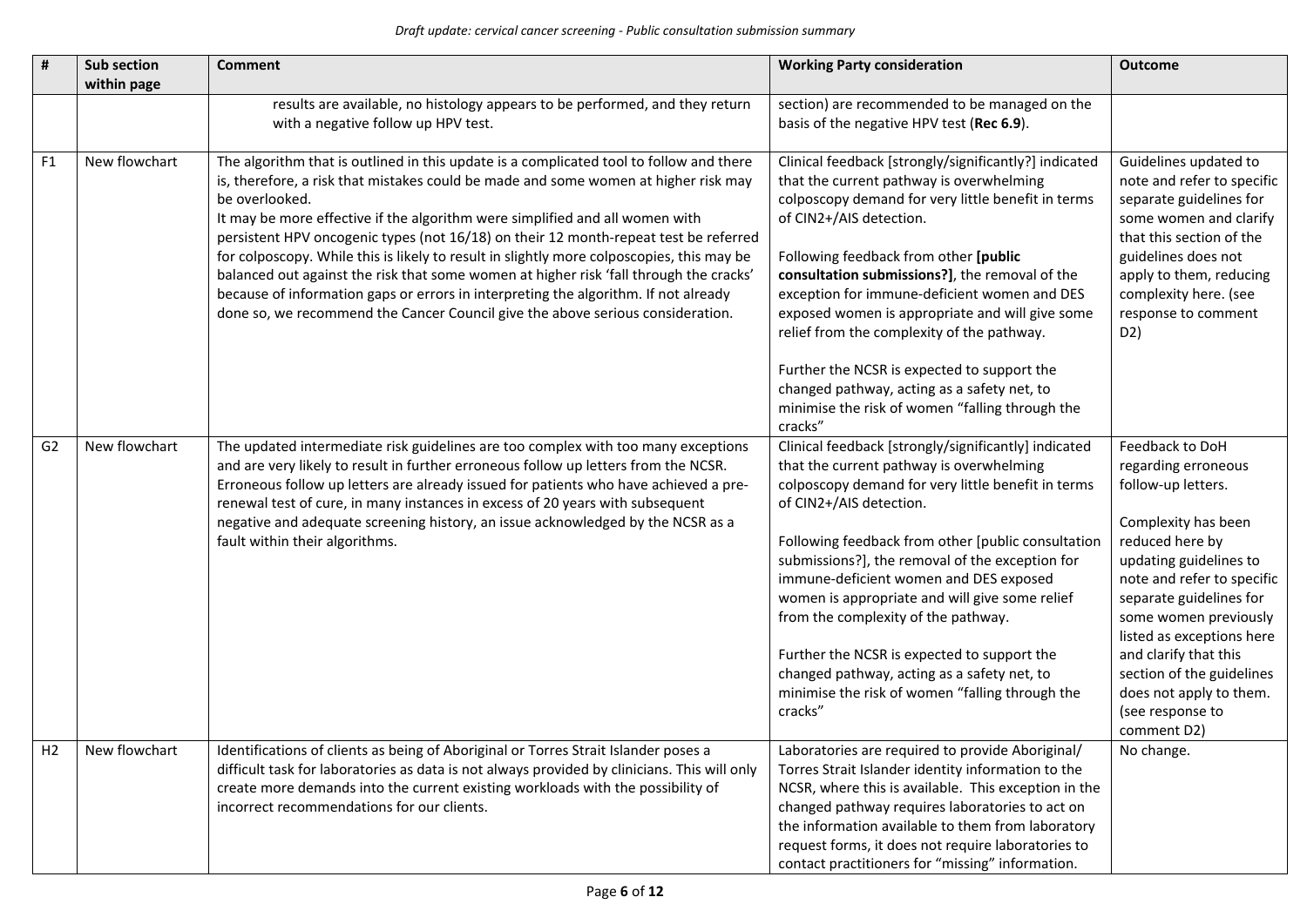| $\pmb{\sharp}$ | Sub section<br>within page     | <b>Comment</b>                                                                                                                                                                                                                                                                                                                                                                                                                                                                                                                                                                                                                                                                                                                                                                                                                                                                                                                                                                                                                                                                                            | <b>Working Party consideration</b>                                                                                                                                                                                                                                                                                                                                                                                                                                                                                                                                                                                                                                                                                                                                                                                                                                                                                                                                                                                                                                                                                                                                                                                                                                                                                                                                                                                                                                                                           | <b>Outcome</b>                                                                                                                                                                                                                                                        |
|----------------|--------------------------------|-----------------------------------------------------------------------------------------------------------------------------------------------------------------------------------------------------------------------------------------------------------------------------------------------------------------------------------------------------------------------------------------------------------------------------------------------------------------------------------------------------------------------------------------------------------------------------------------------------------------------------------------------------------------------------------------------------------------------------------------------------------------------------------------------------------------------------------------------------------------------------------------------------------------------------------------------------------------------------------------------------------------------------------------------------------------------------------------------------------|--------------------------------------------------------------------------------------------------------------------------------------------------------------------------------------------------------------------------------------------------------------------------------------------------------------------------------------------------------------------------------------------------------------------------------------------------------------------------------------------------------------------------------------------------------------------------------------------------------------------------------------------------------------------------------------------------------------------------------------------------------------------------------------------------------------------------------------------------------------------------------------------------------------------------------------------------------------------------------------------------------------------------------------------------------------------------------------------------------------------------------------------------------------------------------------------------------------------------------------------------------------------------------------------------------------------------------------------------------------------------------------------------------------------------------------------------------------------------------------------------------------|-----------------------------------------------------------------------------------------------------------------------------------------------------------------------------------------------------------------------------------------------------------------------|
| J1             | Recommendation<br><sub>S</sub> | NEW REC6.A: I have no concern with the recommendation for waiting an extra 12-<br>months except for the triage LSIL. [see comment J2]                                                                                                                                                                                                                                                                                                                                                                                                                                                                                                                                                                                                                                                                                                                                                                                                                                                                                                                                                                     | n/a                                                                                                                                                                                                                                                                                                                                                                                                                                                                                                                                                                                                                                                                                                                                                                                                                                                                                                                                                                                                                                                                                                                                                                                                                                                                                                                                                                                                                                                                                                          | n/a                                                                                                                                                                                                                                                                   |
| J2             | Tables                         | Table 6.1<br>I think your CIN3+ rate is a little low. Your CIN2+ rate for HPV16/18 is ~12%,<br>Farnsworth 2020 for HGA is 18%. This tells me that your criteria for counting<br>CIN2+/CIN3+ may not be catching all of them.<br>Table 6.2<br>Moreover, if we are looking at the 2nd CST after an intermediate risk CST, then most<br>would be discounted in 2018 and leave you with 2019. And assuming that overall, an<br>estimated 67% of infections resolve by 12 months (from your wiki statement), then<br>the absolute numbers for you to come up with those CIN3+ rate will be quite a small<br>cohort.<br>What we have seen in our clinic is a much, much higher CIN3+ rate of over 4% for<br>triage LSIL, albeit not all originate from a previous intermediate risk CST as most<br>women seen in 2018 would have an abnormal pap prior. I do not know what % of<br>CIN3+ you use as a criteria for requiring colposcopy, the ASCCP(USA) use 4%<br>threshold. Our data is unpublished and I have asked my Department head to decide if<br>the data can be forwarded to this public consultation. | Thank you for bringing this to our attention.<br>Review of data from the Farnsworth paper against<br>NCSR data has been undertaken, and NCSR data<br>were re-extracted to ensure the most up-to-date<br>and complete outcome data.<br>Table 6.1: The CIN2+ rate for HPV16/18 (18.7-<br>19.5%) is now consistent with what is described<br>here for Farnsworth 2020. Table 6.2: Based on the<br>re-extracted data, the CIN3+ rate for non-16/18+<br>LBC neg/pLSIL/LSIL is 3.1-3.4%, based on outcome<br>data for approximately 21,000 women. This is still<br>lower than for the groups where colposcopy is<br>recommended. Among women who are 16/18+ at<br>baseline, the subgroup who are LBC negative have<br>a similar risk of CIN3+ as women with two<br>consecutive results of HPV+ (not 16/18) LBC<br>neg/pLSIL/LSIL, women who are 16/18+ LBC<br>negative have a risk of cancer that is more than 10<br>times higher. The USA (ASCCP) has a lower<br>threshold for colposcopy referral than Australia, as<br>US cytology screening guidelines refer women with<br>a primary cytology result of LSIL to colposcopy. In<br>Australia's cytology program, women with a result<br>of LSIL were referred for 12m follow-up, unless<br>they were aged 30+ and had no recent negative<br>cytology result, in which case there was an option<br>for 6m follow-up or immediate colposcopy.<br>Note that the data from this laboratory would have<br>been included within the updated extract from the<br>NCSR. | Review of data from<br>Farnsworth paper<br>against NCSR data<br>undertaken.<br>NCSR data have been re-<br>extracted to ensure data<br>completeness. Tables 6.1<br>and 6.2 have been<br>updated; however,<br>implications for<br>management pathway<br>are unaffected. |
| K1             | Recommendation<br>S            | Oncogenic HPV types not 16/18 - Comments for HPV non 16/18 pathway review<br>We support the introduction of REC 6A based on the feedback we have received from<br>our local gynaecological groups. Colposcopy clinics are overwhelmed and many<br>patient in this category are experiencing considerable delays in getting colposcopic<br>reviews.                                                                                                                                                                                                                                                                                                                                                                                                                                                                                                                                                                                                                                                                                                                                                        | Following feedback from other [public<br>consultation submissions?], the removal of the<br>exception for immune-deficient women and DES<br>exposed women is appropriate and will give some<br>relief from the complexity of the pathway.                                                                                                                                                                                                                                                                                                                                                                                                                                                                                                                                                                                                                                                                                                                                                                                                                                                                                                                                                                                                                                                                                                                                                                                                                                                                     | Feedback shared with<br>DoH regarding issues<br>with the quality of NCSR<br>data.                                                                                                                                                                                     |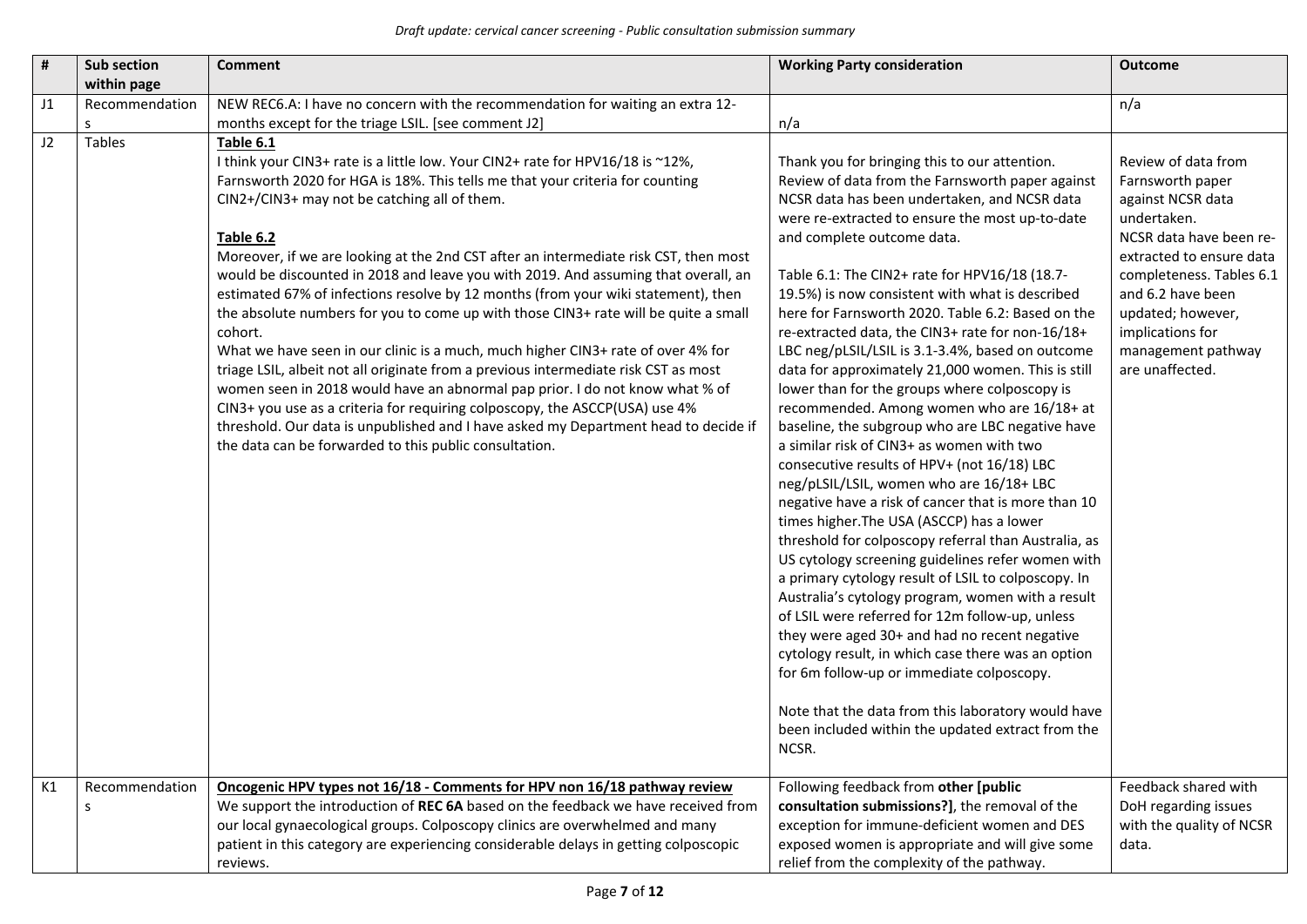| #  | <b>Sub section</b>             | <b>Comment</b>                                                                                                                                                                                                                                                                                                                                                                                                                                                                                                                                                                                                                                                                                                                                                                                                                                                                                                                                                                                                                                           | <b>Working Party consideration</b>                                                                                                                                                                                                                                                                                                                                                                                                                                                                                                            | <b>Outcome</b>                                                                                                                                                                                                                                |
|----|--------------------------------|----------------------------------------------------------------------------------------------------------------------------------------------------------------------------------------------------------------------------------------------------------------------------------------------------------------------------------------------------------------------------------------------------------------------------------------------------------------------------------------------------------------------------------------------------------------------------------------------------------------------------------------------------------------------------------------------------------------------------------------------------------------------------------------------------------------------------------------------------------------------------------------------------------------------------------------------------------------------------------------------------------------------------------------------------------|-----------------------------------------------------------------------------------------------------------------------------------------------------------------------------------------------------------------------------------------------------------------------------------------------------------------------------------------------------------------------------------------------------------------------------------------------------------------------------------------------------------------------------------------------|-----------------------------------------------------------------------------------------------------------------------------------------------------------------------------------------------------------------------------------------------|
|    | within page                    |                                                                                                                                                                                                                                                                                                                                                                                                                                                                                                                                                                                                                                                                                                                                                                                                                                                                                                                                                                                                                                                          |                                                                                                                                                                                                                                                                                                                                                                                                                                                                                                                                               |                                                                                                                                                                                                                                               |
|    |                                | However, we have a major concern with the implementation of this new<br>recommendation.<br>REC 6B lists a number of exceptions, and this will place a significant burden on<br>laboratory staff to ascertain these details for each patient. It is difficult to obtain this<br>information from either the referring clinician or from the NCSR, and this will result in<br>a significant increase in administration from the laboratory.<br>Our experience shows that when there are exceptions to a recommendation it creates<br>a lot of confusion especially in an already complicated system. There is also increased<br>chance for a patient getting an erroneous recommendation. In order for this to be<br>successful, we would need to rely heavily on the data held by the NCSR. We have<br>significant concerns with the NCSR being able to do this. There are still issues with<br>incomplete histories in the NCSR either with unmatched patient histories or<br>potentially some laboratories not sending all histories into the registry. | Laboratories are required to provide Aboriginal/<br>Torres Strait Islander identity information to the<br>NCSR, where this is available. This exception in the<br>changed pathway requires laboratories to act on<br>the information available to them from laboratory<br>request forms, it does not require laboratories to<br>contact practitioners for "missing" information.<br>Further the NCSR is expected to support the<br>changed pathway, acting as a safety net, to<br>minimise the risk of women "falling through the<br>cracks". | Guidelines updated to<br>note and refer to specific<br>separate guidelines for<br>some women and clarify<br>that this section of the<br>guidelines does not<br>apply to them, reducing<br>complexity here. (see<br>response to comment<br>D2) |
| H1 | Health systems<br>implications | NCSR data is often incomplete, when obtaining colposcopy results the result is partial.<br>Clinicians do not always provide the most updated data, particularly when clients<br>change clinicians. Inaccurate and partial data pose a risk for incorrect<br>recommendations.                                                                                                                                                                                                                                                                                                                                                                                                                                                                                                                                                                                                                                                                                                                                                                             | Beyond the scope of the guideline, comment is<br>related to issues with NCSR.                                                                                                                                                                                                                                                                                                                                                                                                                                                                 | Feedback shared with<br>DoH regarding issues<br>with the quality of NCSR<br>data.                                                                                                                                                             |
| A1 | Health systems<br>implications | Response to intermediate pathway changes - broad comments<br>We understand the impetus for this change, the evidence behind it and the potential<br>benefits such a change may bring. However we believe there are many factors which<br>have not been addressed and must be acknowledged prior to any implementation.<br>In broad terms, this change will lead to an increase in complexity, workload (especially<br>for laboratories) and opportunity for errors (with potential harm to women) in a<br>program which is still struggling with implementation of the original Renewal changes<br>2 1/2 years after its commencement.<br>Laboratories are truly the 'engine rooms' of the cervical screening program and our<br>concerns should be addressed before major changes are made. In particular, the<br>timeline for this change should be determined in close consultation with pathologists,<br>to enable notification of and discussion with referring practitioners.                                                                      | Beyond the scope of the guideline; this is a<br>dissemination and implementation activity to be<br>determined by the Department of Health.                                                                                                                                                                                                                                                                                                                                                                                                    | Implementation issues<br>highlighted here will be<br>addressed in "Health<br>system implications of<br>these recommendations"                                                                                                                 |
| A2 | Health systems<br>implications | The following are what we see as the main problems:<br>For referrers:<br>There has been little government-led education for GPs regarding the changes of<br>the 'renewed' program. Pathologists have largely filled this void, partly out of a<br>sense that this is a component of our remit and partly out of necessity. Such a<br>change will increase our burden in the education sphere.<br>Referrers frequently require assistance with individual case management. They<br>rely on us [pathologists] to interpret (often limited) patient histories, the<br>guidelines (which do not cover every clinical scenario) and the inconsistent<br>recommendations produced by the NCSR. A considerable amount of a                                                                                                                                                                                                                                                                                                                                      | Comment noted, Guidelines cannot cover all<br>clinical scenarios but commonly arising scenarios<br>that are not covered could be raised with NCSP for<br>consideration by Guideline review group.<br>Comment regarding inconsistent<br>recommendations from NCSR noted.                                                                                                                                                                                                                                                                       | Comments have been<br>shared with the<br>Department of Health.                                                                                                                                                                                |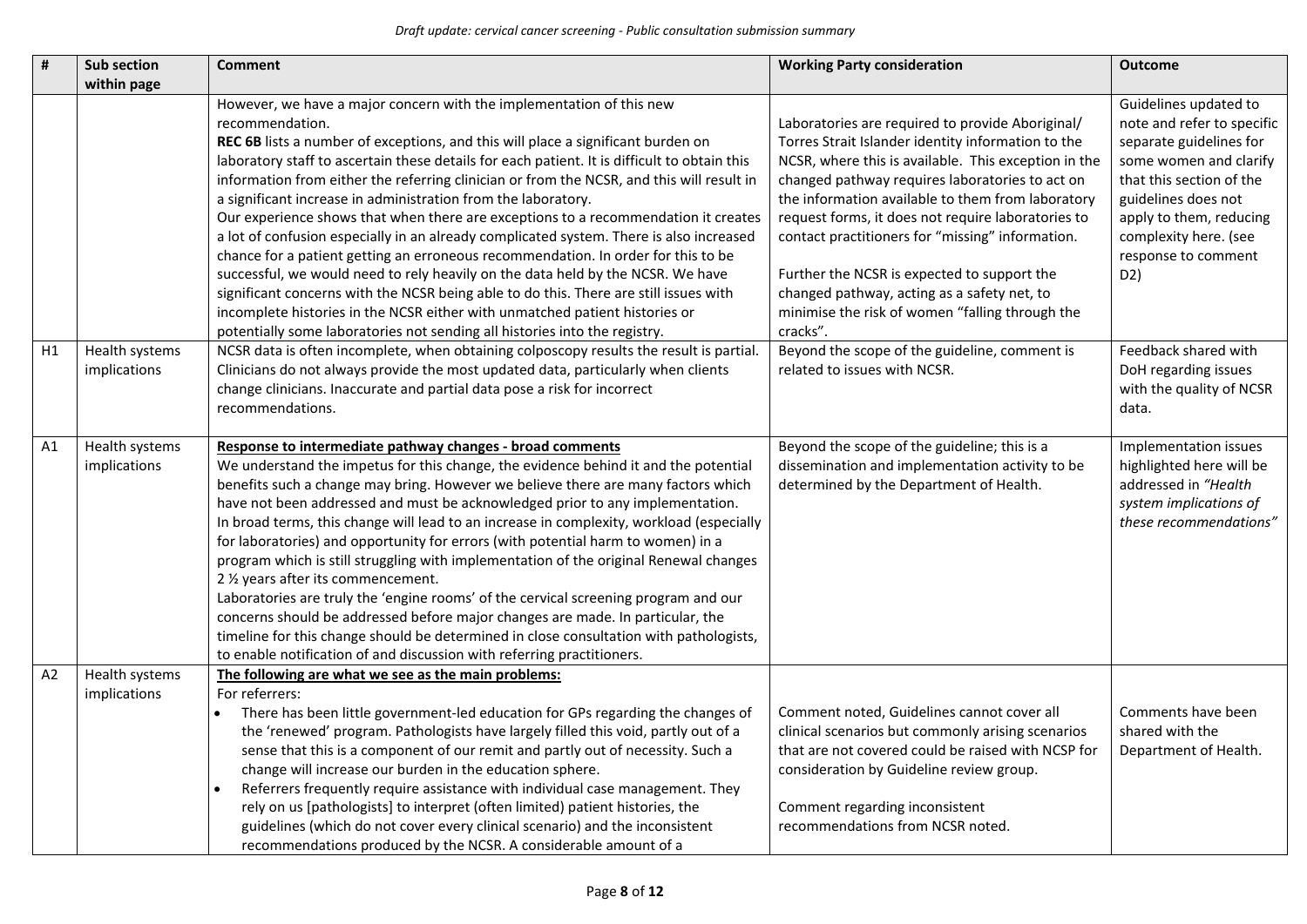| #              | Sub section    | <b>Comment</b>                                                                                                                                                          | <b>Working Party consideration</b>                                          | <b>Outcome</b>             |
|----------------|----------------|-------------------------------------------------------------------------------------------------------------------------------------------------------------------------|-----------------------------------------------------------------------------|----------------------------|
|                | within page    |                                                                                                                                                                         |                                                                             |                            |
|                |                | pathologist's daily workload is spent in conversation with GPs about specific                                                                                           |                                                                             |                            |
|                |                | cases.                                                                                                                                                                  |                                                                             |                            |
|                |                |                                                                                                                                                                         |                                                                             |                            |
|                |                | Cont. comment A3                                                                                                                                                        |                                                                             |                            |
| A <sub>3</sub> | Health systems | (The following are what we see as the main problems:)                                                                                                                   |                                                                             |                            |
|                | implications   | For laboratories:<br>А.                                                                                                                                                 |                                                                             |                            |
|                |                | Formulating appropriate recommendations for each woman screened is one of                                                                                               | Laboratories are expected to take account                                   | Guidelines updated to      |
|                |                | our [pathologist's] core tasks and accuracy of each recommendation is vital for                                                                                         | information available to them. There is not an                              | note and refer to specific |
|                |                | the program to function well and for women to be protected. We already struggle                                                                                         | expectation that potentially "missing" information                          | separate guidelines for    |
|                |                | with limited and sometimes inaccurate patient histories. Requiring us to obtain                                                                                         | is chased down.                                                             | some women and clarify     |
|                |                | accurate information about women's ATSI status, DES exposure and immune                                                                                                 |                                                                             | that this section of the   |
|                |                | status (for example) will add to our workload and create opportunities for                                                                                              |                                                                             | guidelines does not        |
|                |                | discrepant/incorrect recommendations and possible harm to women.                                                                                                        |                                                                             | apply to them, reducing    |
|                |                |                                                                                                                                                                         |                                                                             | complexity here. (see      |
|                |                | Further to the above, there is a risk that inadvertent errors in recommendations                                                                                        |                                                                             | response to comment        |
|                |                | will lead to undermining of referrers' confidence in pathologists and laboratory                                                                                        |                                                                             | D2)                        |
|                |                | reports.<br>Cont. comment A4                                                                                                                                            |                                                                             | No other change.           |
| A4             | Health systems | (The following are what we see as the main problems:)                                                                                                                   |                                                                             |                            |
|                | implications   |                                                                                                                                                                         |                                                                             |                            |
|                |                | For the NCSR:<br>В.                                                                                                                                                     | The comments relating to difficulties with the                              | No change.                 |
|                |                | Data collection and data provision, which are the two key functions of the NCSR,                                                                                        | NCSR are noted. Nevertheless, the issues with                               |                            |
|                |                | are still not occurring at the expected level. If the NCSR is not able to fulfill its                                                                                   | overwhelming colposcopy demand for very limited                             | Feedback shared with       |
|                |                | functions 2 % after the commencement of the program, it is unrealistic to assume                                                                                        | benefit require adjustment to the pathway based                             | DoH regarding issues       |
|                |                | there will be no problems if further demands are made of it.                                                                                                            | on emerging evidence after more than 2 years of                             | with NCSR.                 |
|                |                | Interpretation of guidelines is also an NCSR function. At times when the reporting                                                                                      | the renewed NCSP.                                                           |                            |
|                |                | laboratory and the NCSR interpret the guidelines differently and make different                                                                                         |                                                                             |                            |
|                |                | recommendations for individual patients, referrers and women become confused and<br>their confidence in the program falls. This is already occurring - examples include |                                                                             |                            |
|                |                | decisions regarding when 'test of cure' is complete after treatment of HSIL and                                                                                         |                                                                             |                            |
|                |                | whether a woman with 'intermediate risk' result in the test of cure pathway is ever                                                                                     |                                                                             |                            |
|                |                | referred back to colposcopy. Resources could be better utilised fixing the current                                                                                      |                                                                             |                            |
|                |                | problems in the NCSR, rather than adding to the problems.                                                                                                               |                                                                             |                            |
|                | Health systems | Further to this [comment C2, pg 3, re: inclusion of women who identify as being of                                                                                      | All parties, primary care, laboratories and the NCSR $\parallel$ No change. |                            |
|                | implications   | Aboriginal or Torres Strait Islander descent], the collection and recording of                                                                                          | have a role to play in improving the identification                         |                            |
|                |                | Indigenous status and immune deficiency information in general practice, pathology                                                                                      | of women who identify as Aboriginal or Torres                               |                            |
|                |                | laboratory information systems and the NCSR is not mandated and is therefore                                                                                            | Strait Islander in the NCSP in order to support                             |                            |
|                |                | inconsistently reported.                                                                                                                                                | continuous improvement in the availability and                              |                            |
|                |                |                                                                                                                                                                         | acceptability of screening, follow-up and                                   |                            |
|                |                |                                                                                                                                                                         | treatment. In turn it would be hoped that will                              |                            |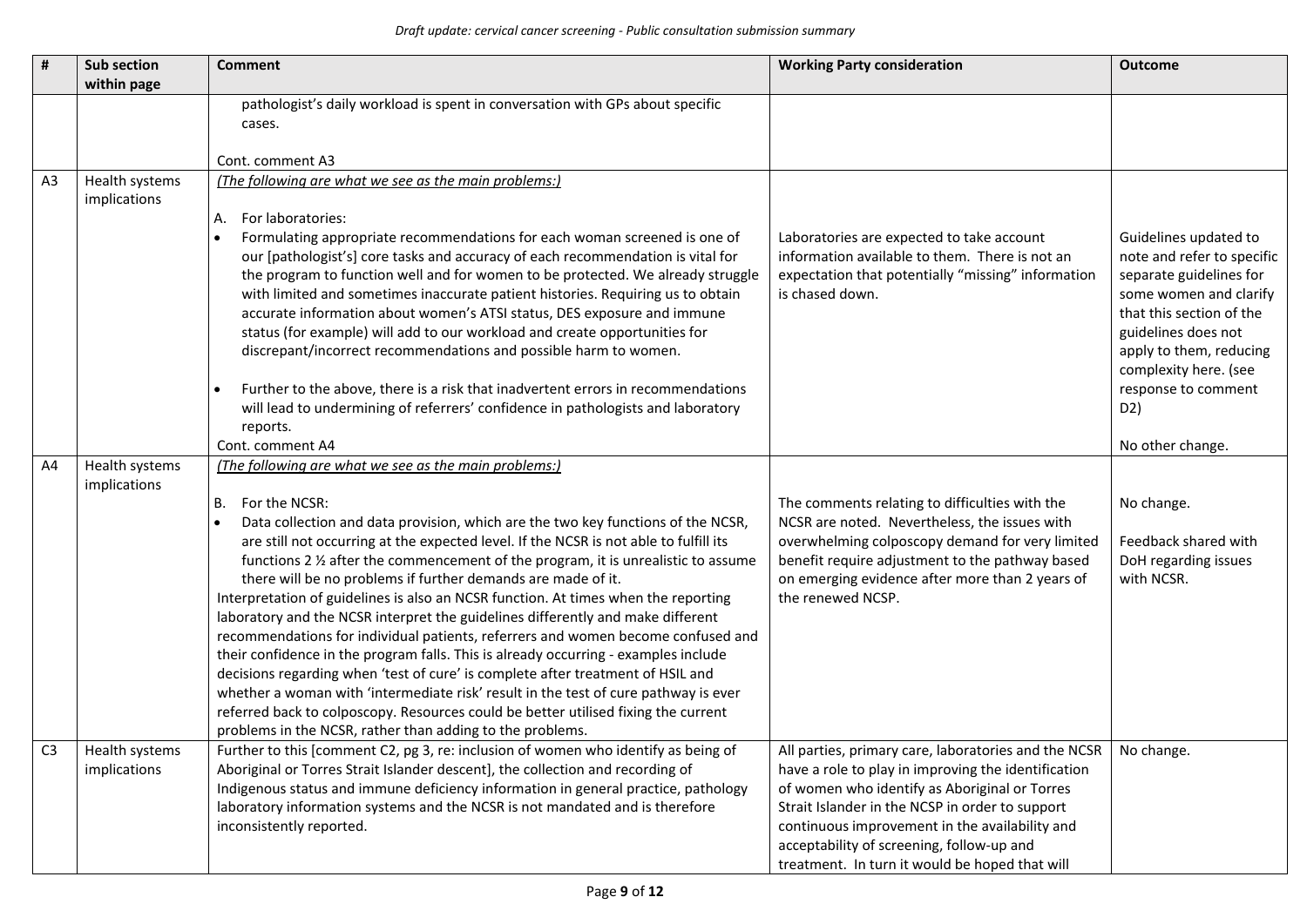| #              | <b>Sub section</b><br>within page | <b>Comment</b>                                                                                                                                                                                                                                                                                                                                                                                                                                                                                                                                                                                                                                                                                                                                                                               | <b>Working Party consideration</b>                                                                                                                                                                                                                                                                                                                                                                                                                           | <b>Outcome</b>                                                                                                                |
|----------------|-----------------------------------|----------------------------------------------------------------------------------------------------------------------------------------------------------------------------------------------------------------------------------------------------------------------------------------------------------------------------------------------------------------------------------------------------------------------------------------------------------------------------------------------------------------------------------------------------------------------------------------------------------------------------------------------------------------------------------------------------------------------------------------------------------------------------------------------|--------------------------------------------------------------------------------------------------------------------------------------------------------------------------------------------------------------------------------------------------------------------------------------------------------------------------------------------------------------------------------------------------------------------------------------------------------------|-------------------------------------------------------------------------------------------------------------------------------|
|                |                                   | Consideration should be given on how this impacts the ability of these services to<br>align and make appropriate recommendations in support of patient management and<br>optimal care pathways.                                                                                                                                                                                                                                                                                                                                                                                                                                                                                                                                                                                              | support closing of the gap in cervical cancer<br>incidence and mortality<br>Laboratories are required to provide Aboriginal/<br>Torres Strait Islander identity information to the<br>NCSR, where this is available. This exception in the<br>changed pathway requires laboratories to act on<br>the information available to them from laboratory<br>request forms, it does not require laboratories to<br>contact practitioners for "missing" information. |                                                                                                                               |
| D <sub>3</sub> | Health systems<br>implications    | Persisting HPV (not 16/18)/Intermediate pathway - overall comments<br>We agree with recommendations 6.A and 6.C in principle, but have concerns<br>regarding implementation:<br>NCSR data is often incomplete and it is virtually impossible to obtain reliable<br>colposcopy data. Without having accurate data, there is a risk of both over-<br>referral and under-referral for colposcopy. Assurance is needed that the<br>NCSR has the ability to identify and follow up these higher risk women who<br>will now have had persisting HPV for longer before being referred.<br>Education of clinicians is of paramount importance to ensure they refer<br>directly to colposcopy if there is a known relevant history. Even nearly three                                                 | Noted, with thanks.                                                                                                                                                                                                                                                                                                                                                                                                                                          | Implementation issues<br>highlighted here will be<br>addressed in "Health<br>system implications of<br>these recommendations" |
|                |                                   | years into the new program, referrers are still calling our laboratory daily<br>with questions regarding the guidelines and correct follow up. A huge<br>amount of misunderstanding still exists, particularly for low-grade<br>abnormalities (many referrers still request co-tests when following these up,<br>and/or think these patients require the test-of-cure protocol).<br>Education for referrers is also necessary to ensure they are aware of and<br>understand how to use the new NCSR portal when it becomes available.<br>Many issues arise when patients visit new doctors and verbally give them<br>incorrect (or no) information. Referrers also need to be encouraged to<br>include all relevant clinical information on request forms, especially<br>colposcopy results. |                                                                                                                                                                                                                                                                                                                                                                                                                                                              |                                                                                                                               |
| K <sub>2</sub> | Health systems<br>implications    | The lack of colposcopy data is also a major problem. Until these issues with the NCSR<br>are resolved, it will be very difficult to manage these patients effectively. We also<br>already have problems with the NCSR sending letters to patients for repeat CST<br>collections that are not consistent with the laboratories' recommendations, and upon<br>investigation do not follow the current recommendations laboratories and clinicians<br>are working with, particularly in the areas of test of cure and follow up after<br>colposcopy ie REC 9.1. Contact with the NCSR indicates there are issues with the<br>algorithms (which also don't allow for clinical interpretations) the NSCR uses in these                                                                            | Beyond the scope of the guideline, comment is<br>related to issues with NCSR.                                                                                                                                                                                                                                                                                                                                                                                | No change.<br>Comments relating to<br>NCSR will be passed to<br>DoH                                                           |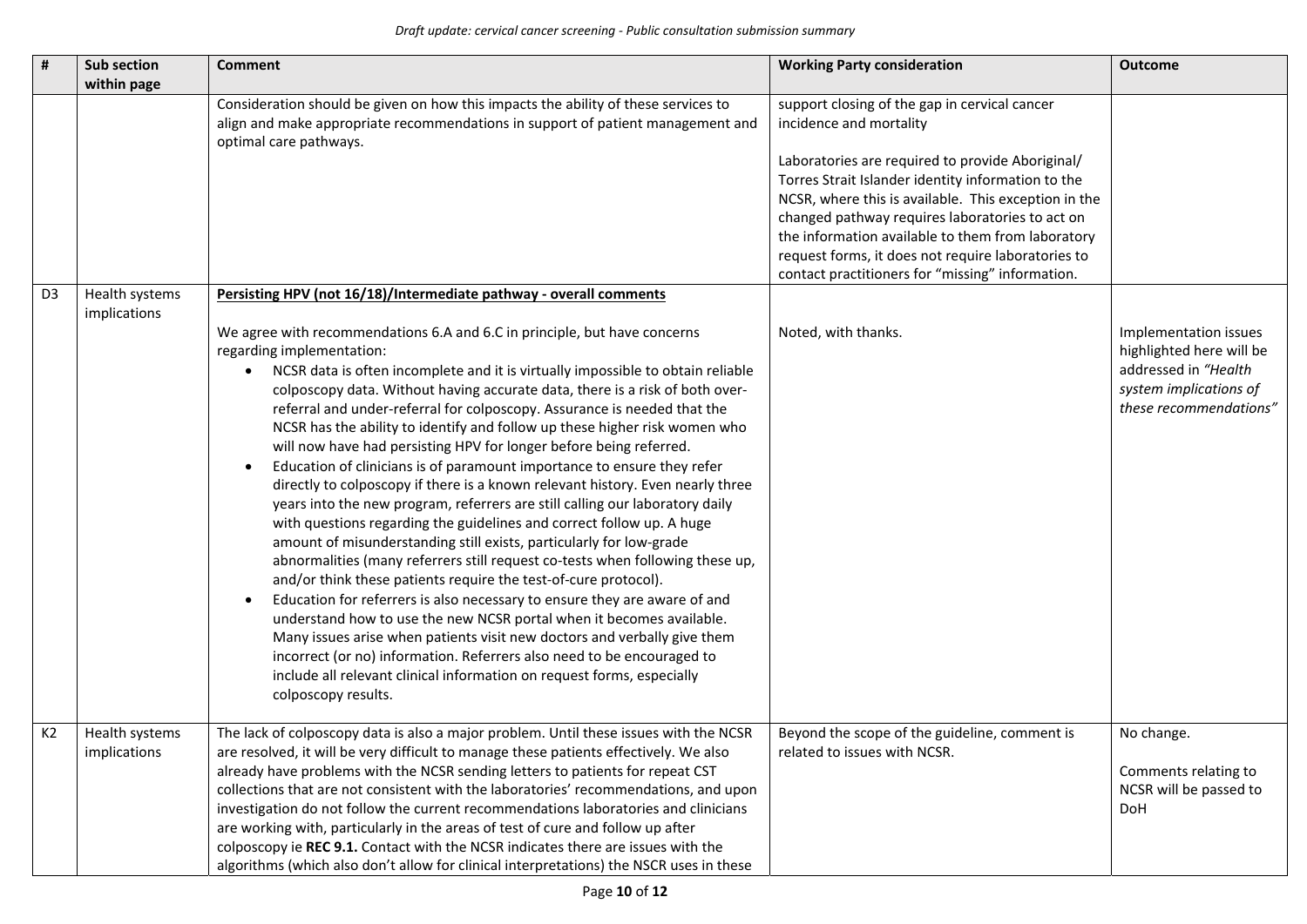| #  | Sub section                    | Comment                                                                                                                                                                                                                                                                                                                                                                                                                                                                                                                                                                                        | <b>Working Party consideration</b>                                                                                | <b>Outcome</b>                                                                                                                |
|----|--------------------------------|------------------------------------------------------------------------------------------------------------------------------------------------------------------------------------------------------------------------------------------------------------------------------------------------------------------------------------------------------------------------------------------------------------------------------------------------------------------------------------------------------------------------------------------------------------------------------------------------|-------------------------------------------------------------------------------------------------------------------|-------------------------------------------------------------------------------------------------------------------------------|
|    | within page                    |                                                                                                                                                                                                                                                                                                                                                                                                                                                                                                                                                                                                |                                                                                                                   |                                                                                                                               |
|    |                                | scenarios. These incongruities between the laboratory and NCSR recommendations is<br>creating a situation where the result from the laboratory is undermined and clinicians<br>and patients ultimately lose confidence in the cervical screening program when they<br>are not sure which recommendation to follow. Again, we are not confident the NSCR<br>is going to be able to be able to cope with more changes to recommendations when<br>we are already experiencing so many issues.                                                                                                     |                                                                                                                   |                                                                                                                               |
| K3 | Health systems<br>implications | Education of GPs and specialists would also need to happen before these changes<br>come into effect, and how would this occur? So far the education of clinicians has<br>fallen to the laboratories, however this needs to be a much more coordinated and<br>central function by the probably the RACGP &/or RANZCOG. The program guidelines<br>are so complicated that a number of clinicians are still confused even 2 % years after<br>implementation. Any further changes need to be thoroughly communicated, and<br>educational sessions run, to ensure the success of any future change. | Noted, with thanks. Beyond the scope of the<br>guideline, this is a dissemination and<br>implementation activity. | Implementation issues<br>highlighted here will be<br>addressed in "Health<br>system implications of<br>these recommendations" |